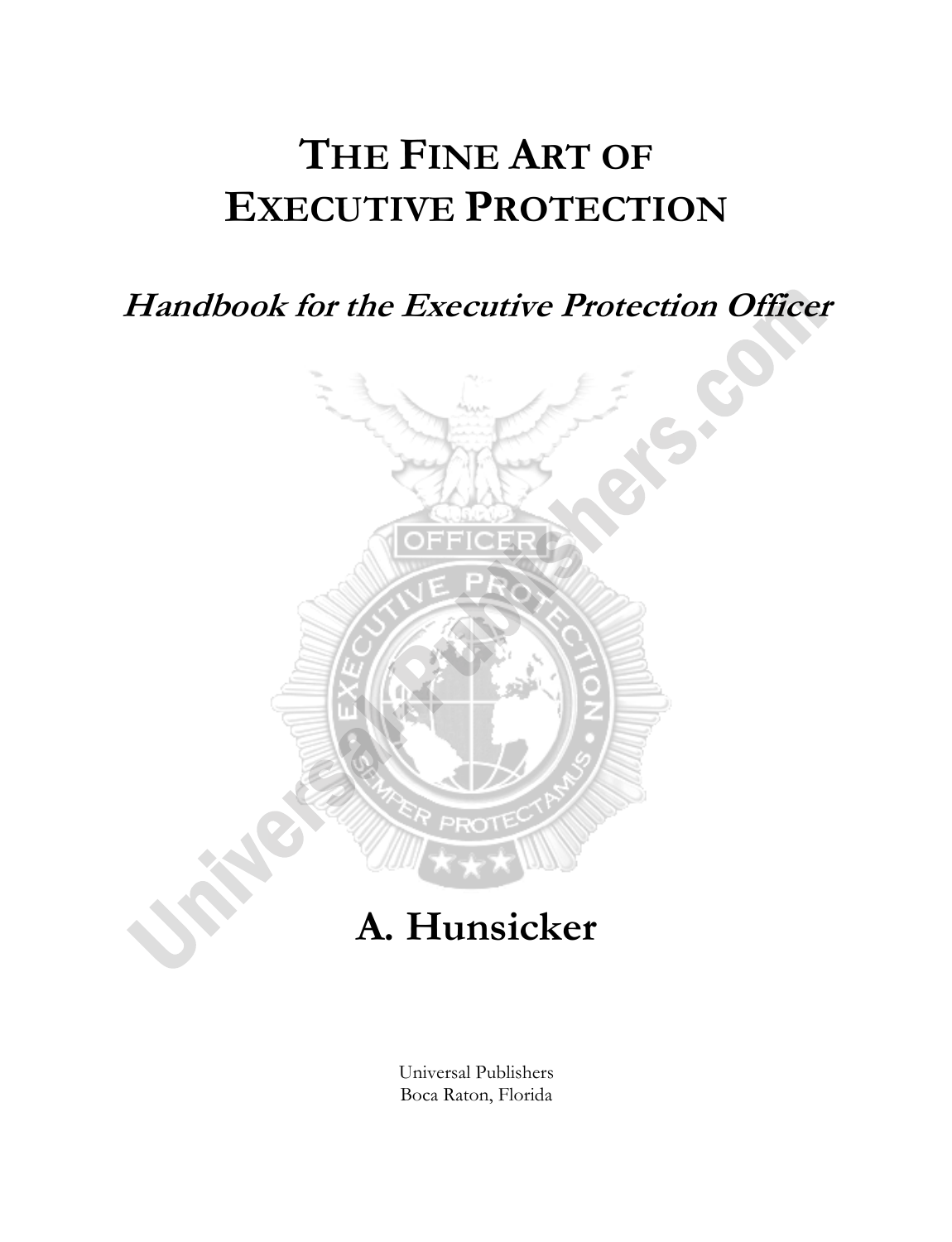*The Fine Art of Executive Protection: Handbook for the Executive Protection Officer* 

> Copyright © 2008 by A. Hunsicker All rights reserved.

> > Universal Publishers Boca Raton, Florida • USA 2008

ISBN-10: 1-58112-984-X ISBN-13: 978-1-58112-984-7

www.universal-publishers.com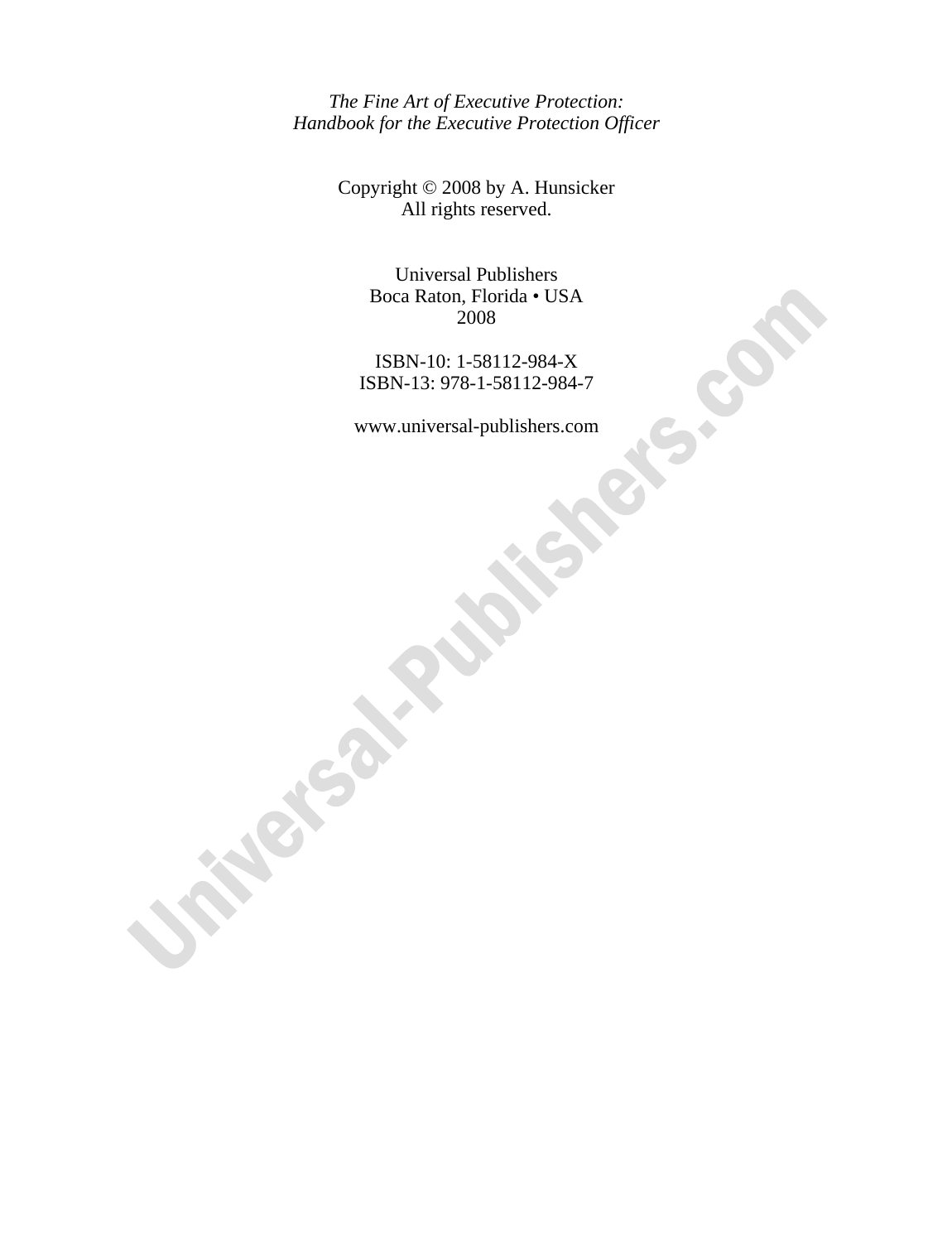

#### *You are an Executive Protection Officer.*

*You provide professional protection and physical security to your Principal.* 

*As an executive protection officer, you provide a high quality service with expertise and accuracy, and you are always ready to train and improve your skills bychallenging any conventional methods.* 

*You perform your duties with determination and professionalism, whether on national or international soil, always in accordance and harmony with the law.* 

*You conduct your duties according to the highest standards of integrity, morality, honor, and loyalty.* 

*You carry out your assignments of protection regardless of nationality, religion, or race, respecting your colleague officers with strict solidarity.* 

*Your colleague officers are your brothers-in-arms, discipline and comradeship are your strength–courage, and loyalty are your virtues.* 

*Your assignment to protect your Principal is sacred. You will carry it out until the end, at all costs and at the risk of your life.* 

In the line of duty, you will act without passion and without hate; you will respect the defeated, never abandon your dead or wounded, and never leave *your post.* 

*You will get your inspiration and commitment to excellence from our motto:* 

*"SEMPER PROTECTAMUS" Semper Paratus* -*Nec Aspera Terrent*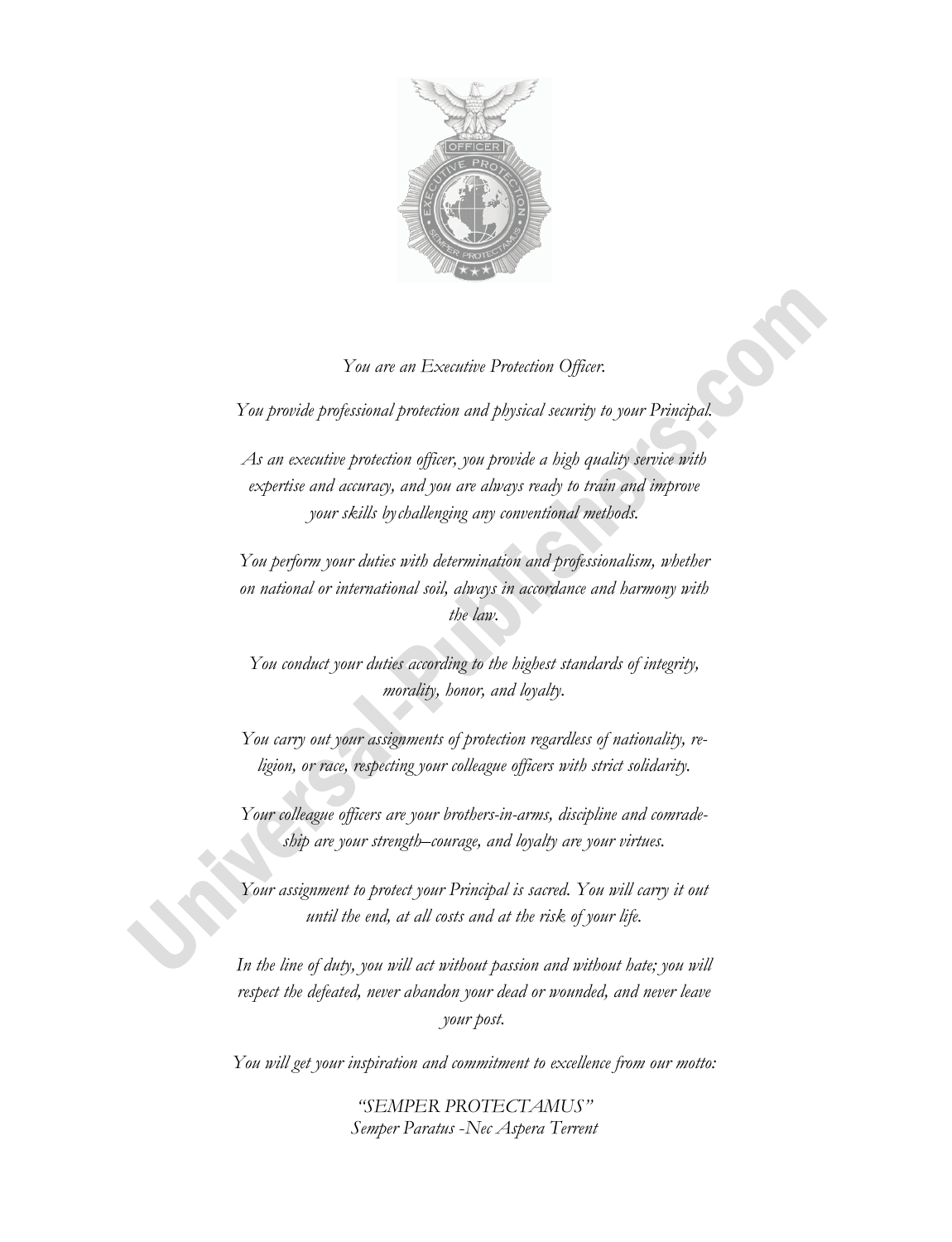*To all those brave women and men, Security Guards, Dignitary and Executive Protection Officers, Law and Security Enforcement Personnel, which lost their lives to protect others.*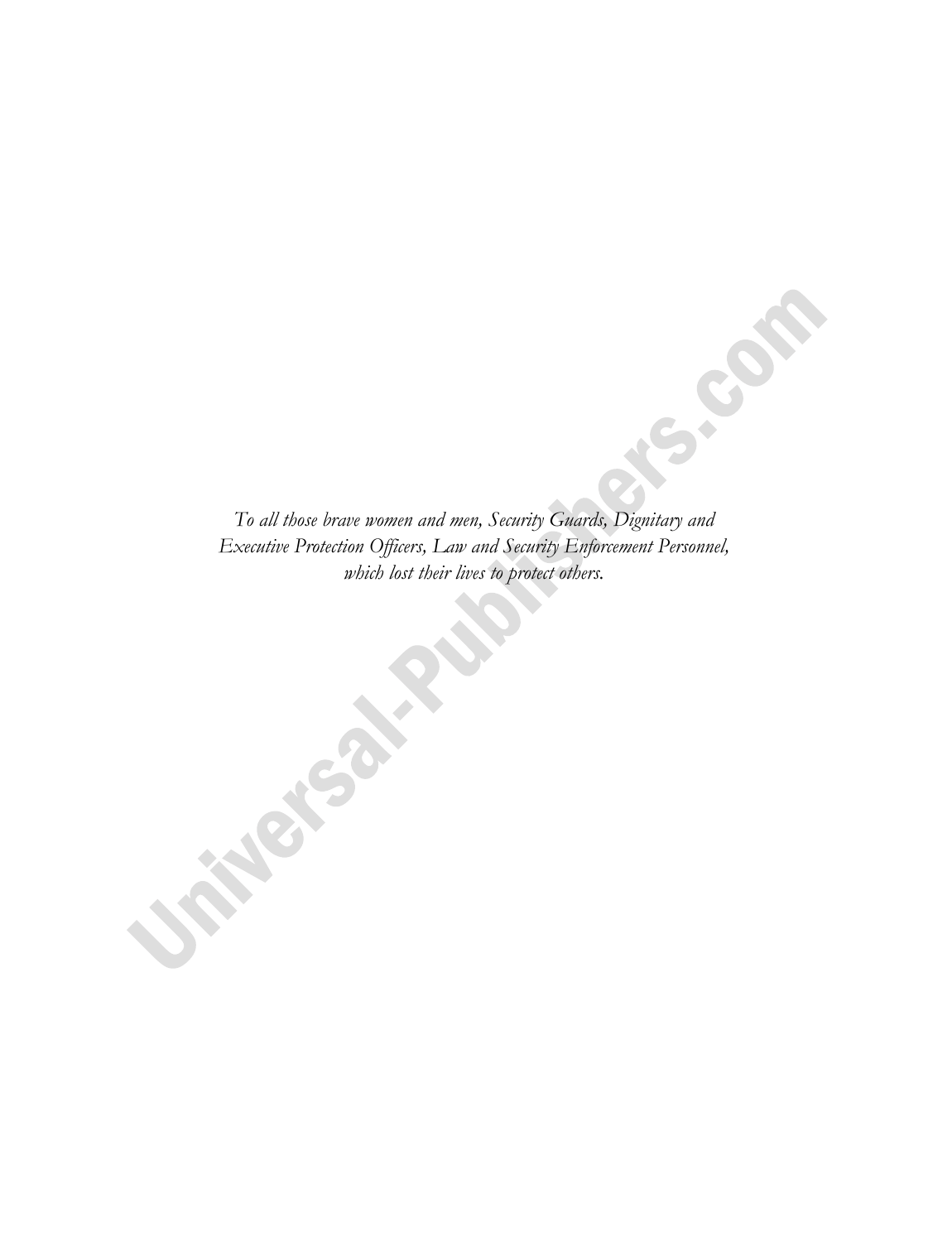*To my Father* 

*To Smokey*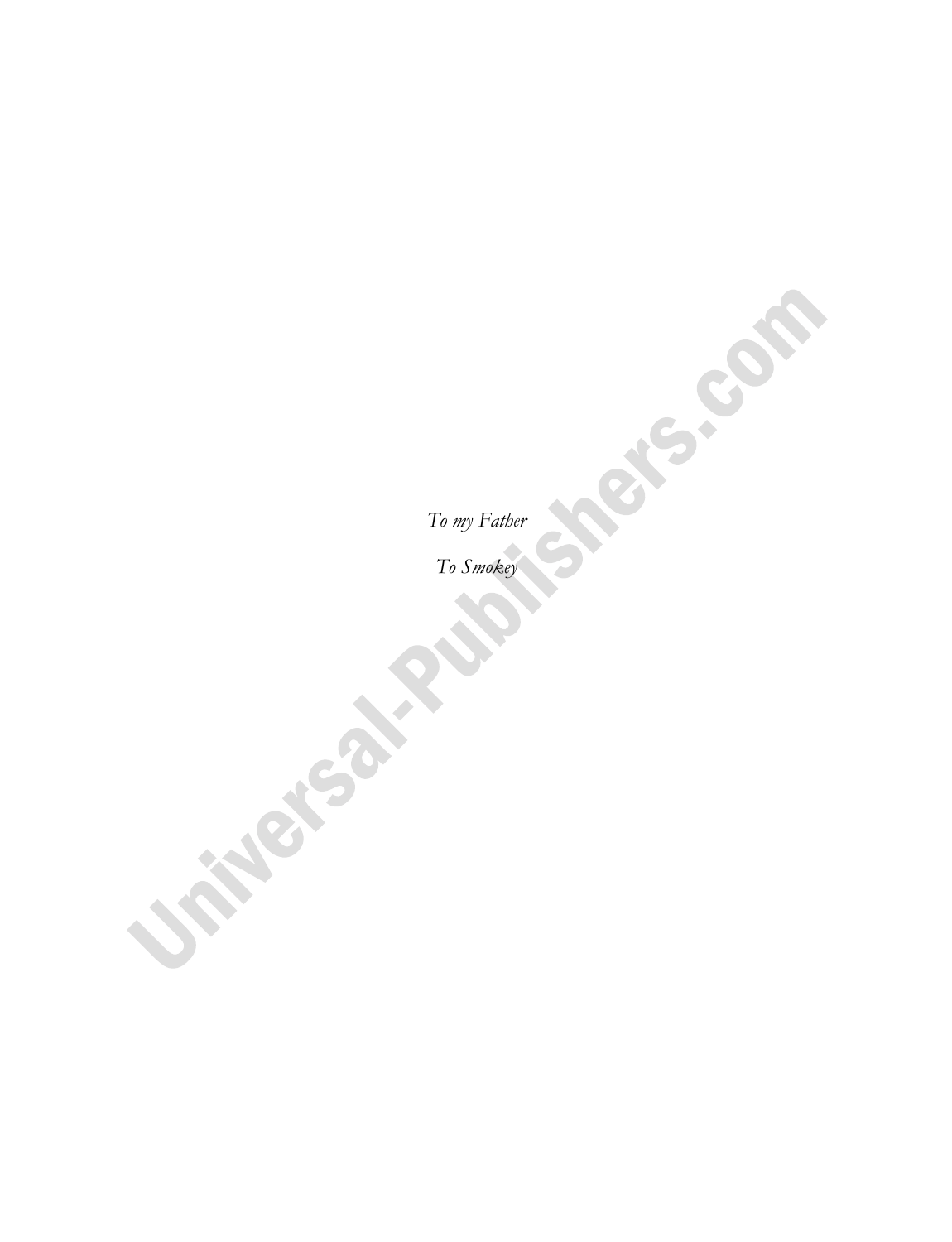*My gratitude and love to my dear wife Serran, for being on my side with her dedication, support, patience, and encouragement and for helping me to finish this project.*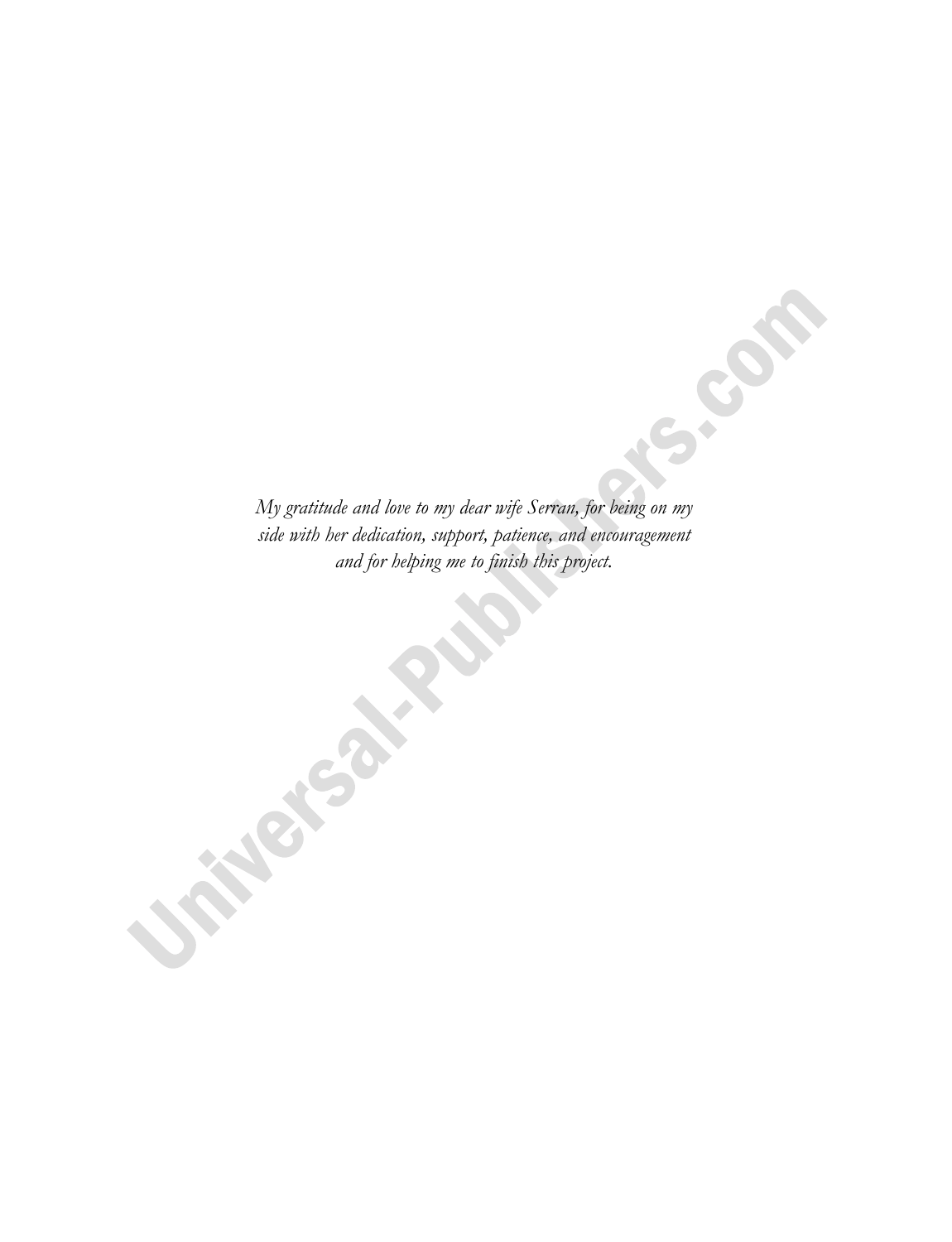*Violence, when there are other alternatives, is immoral. Violence, when there are no alternatives, is survival.*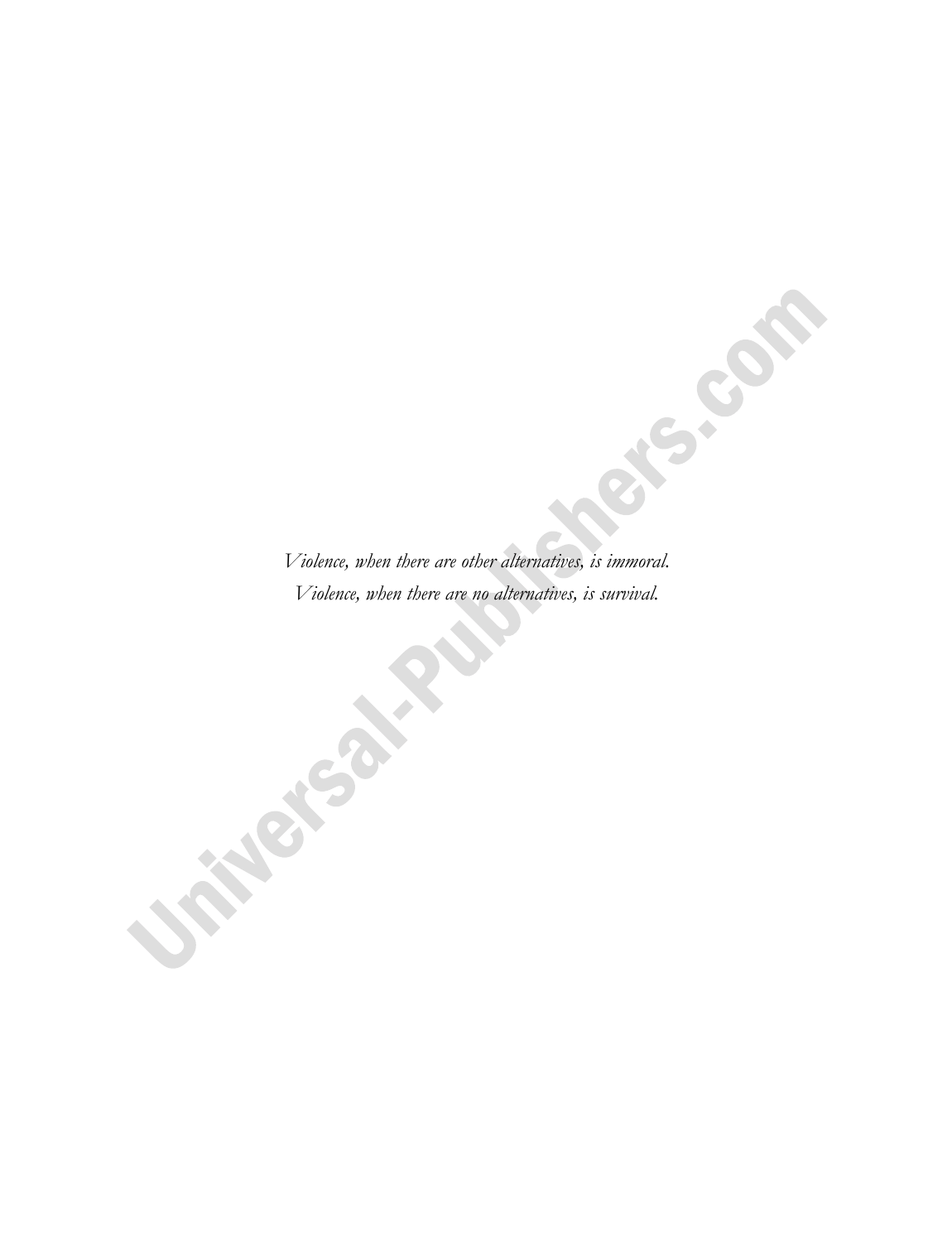*"I do not know what it is like to hit a man twice."*  Li Shu Wen (1864-1934)



Manchu Imperial Bodyguard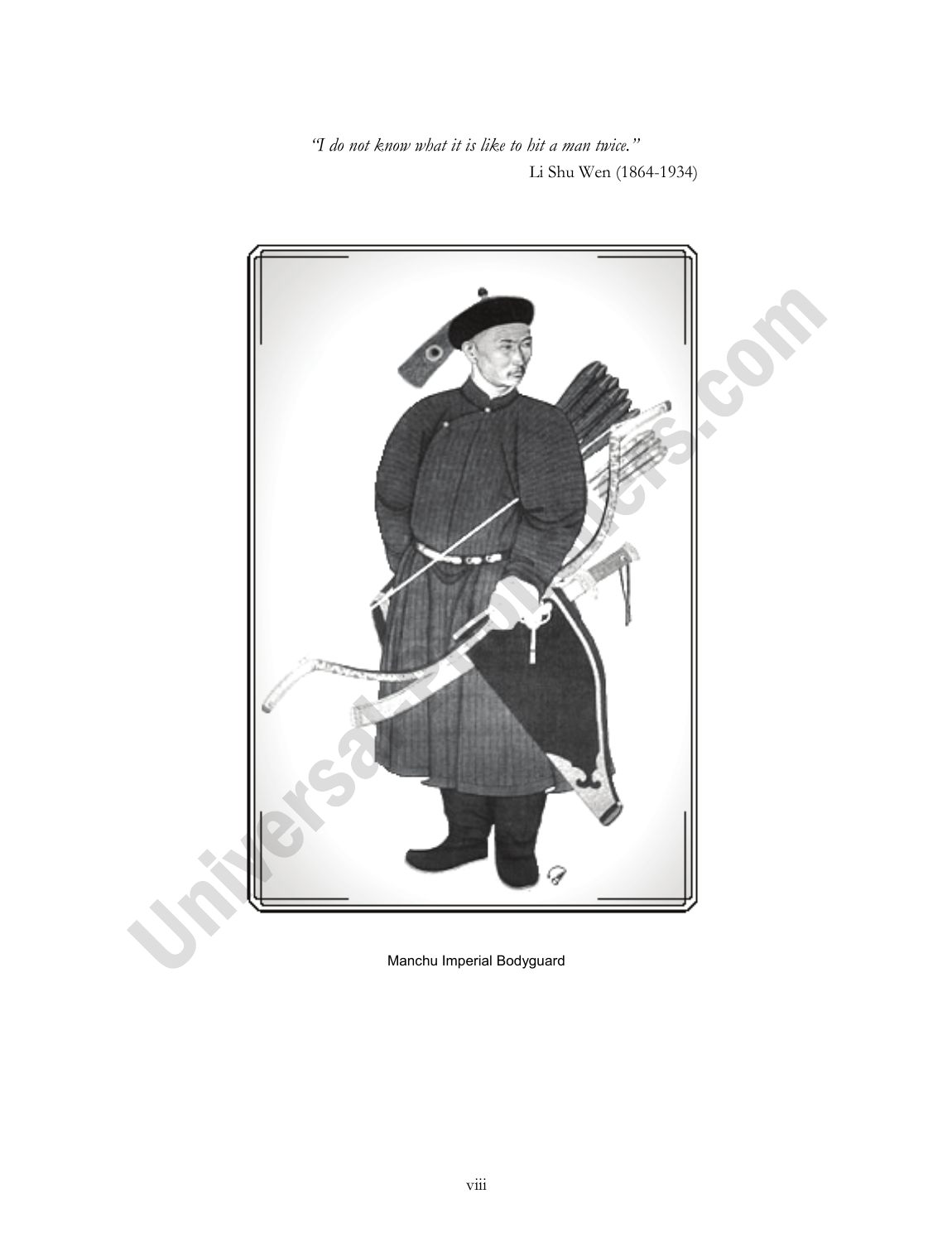*"Imagine what I could have done using a fistful of these warriors."*  Napoleon Bonaparte (1769-1821)



Napoleon's bodyguard Roustan (Turkish = Rüstım)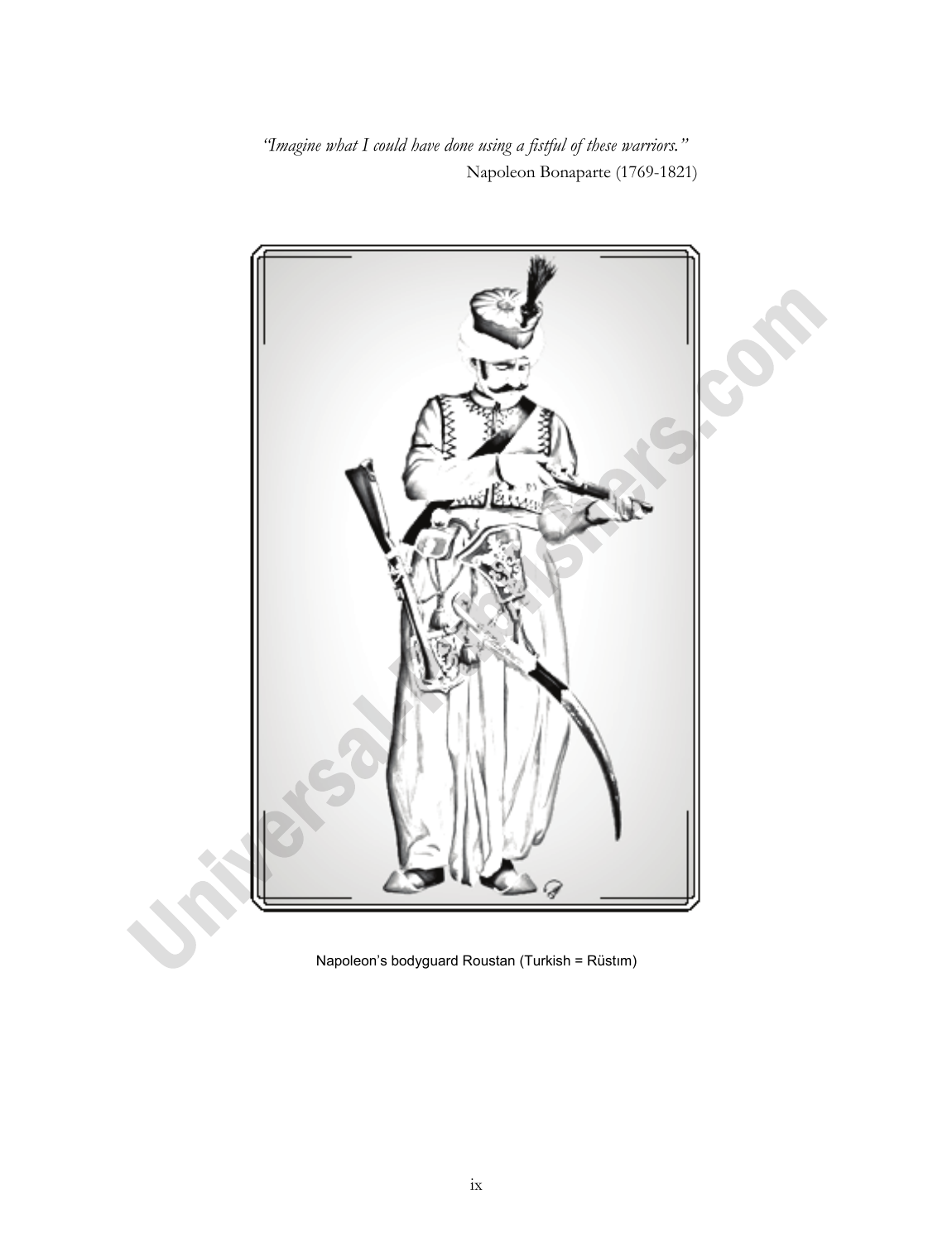*"It is a fine thing to be honest, but it also very important to be right."*  Winston Churchill (1874-1965)



Caesar Augustus' Praetorian Guard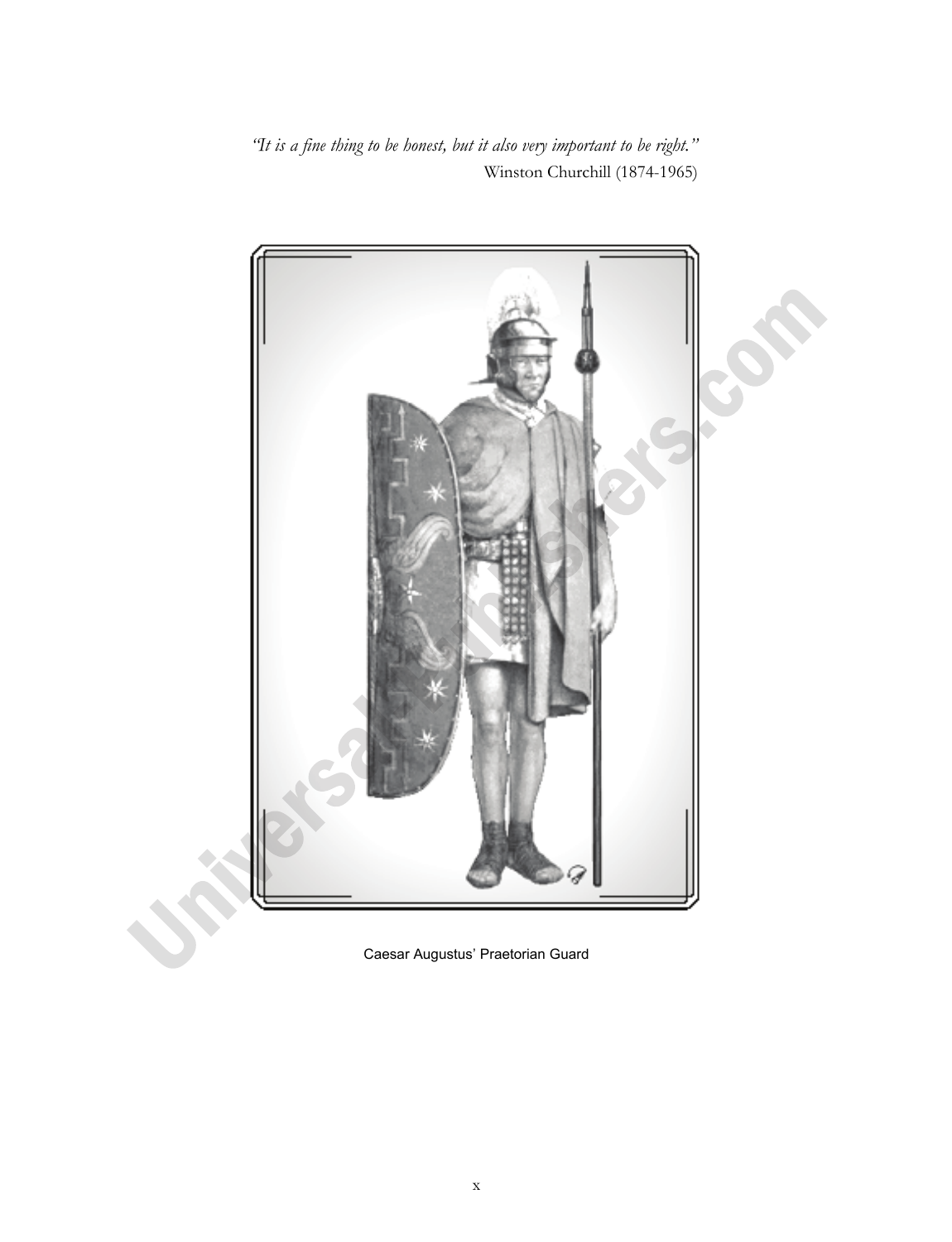*"Chastity, Poverty, Obedience and Protection of the Pilgrims on their Journey"*  Perpetual vow of the Knights Templar (1120-1312)



Knight Templar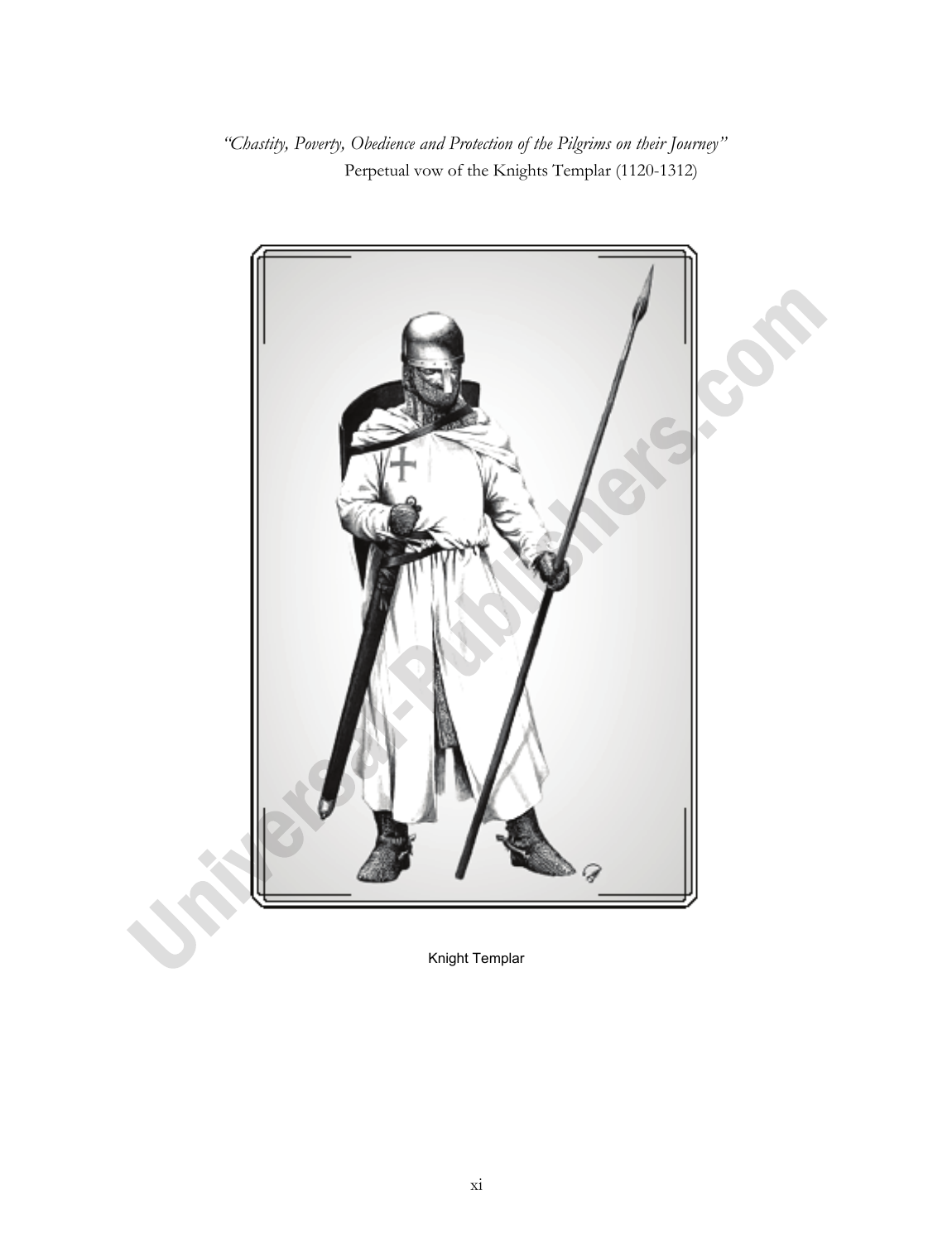*"The public good is in nothing more essentially interested, than in the protection of every individual's private rights."*  William Blackstone (English Jurist, 1723-1780)



Swiss Guard (Pontifical bodyguards)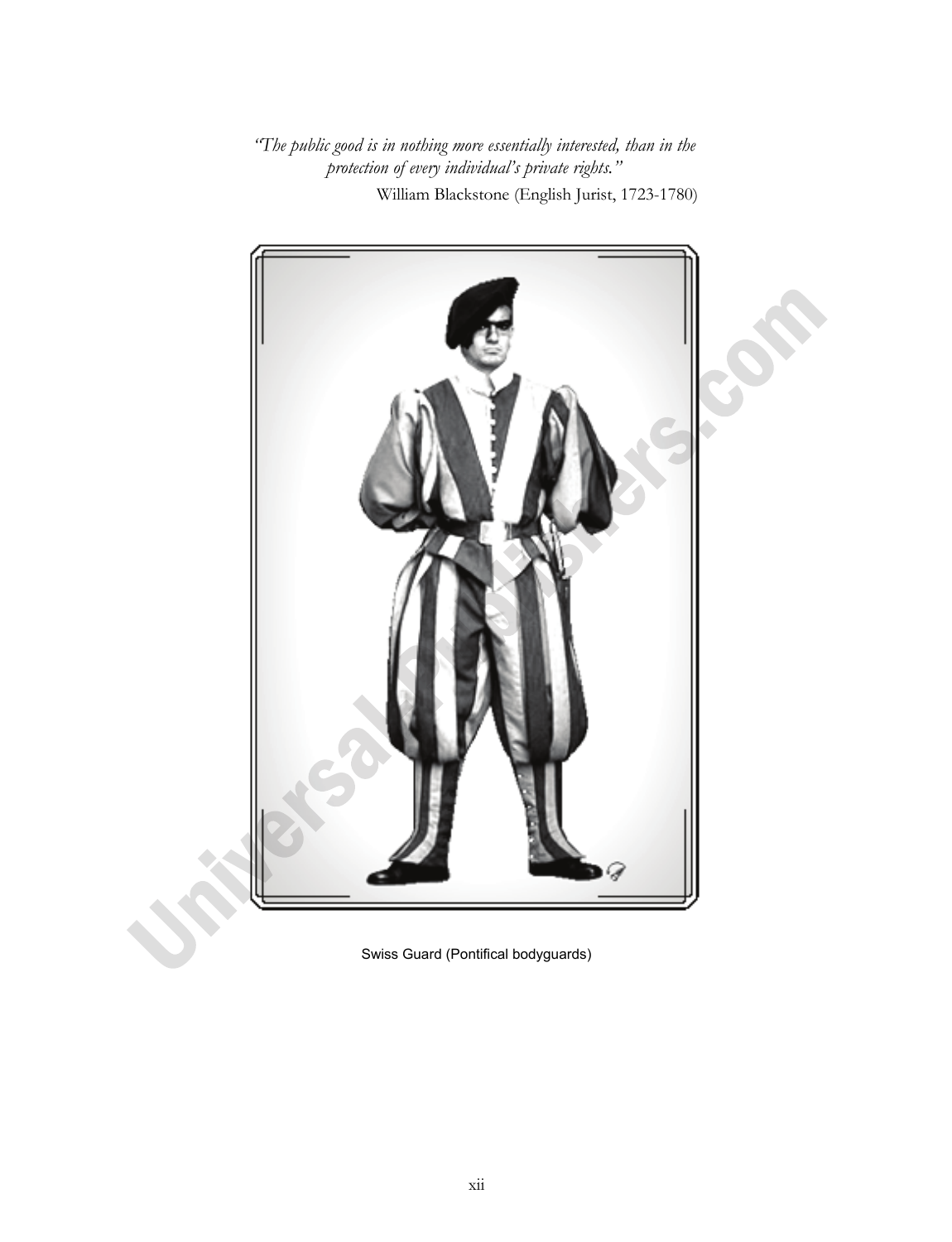*"Stand with anybody that stands right, stand with him while he is right and part with him when he goes wrong."* Abraham Lincoln



Toshizo Hijikata, Vice Commander of the *Shinsen-gumi* (A Special Police Protection Unit, 1869)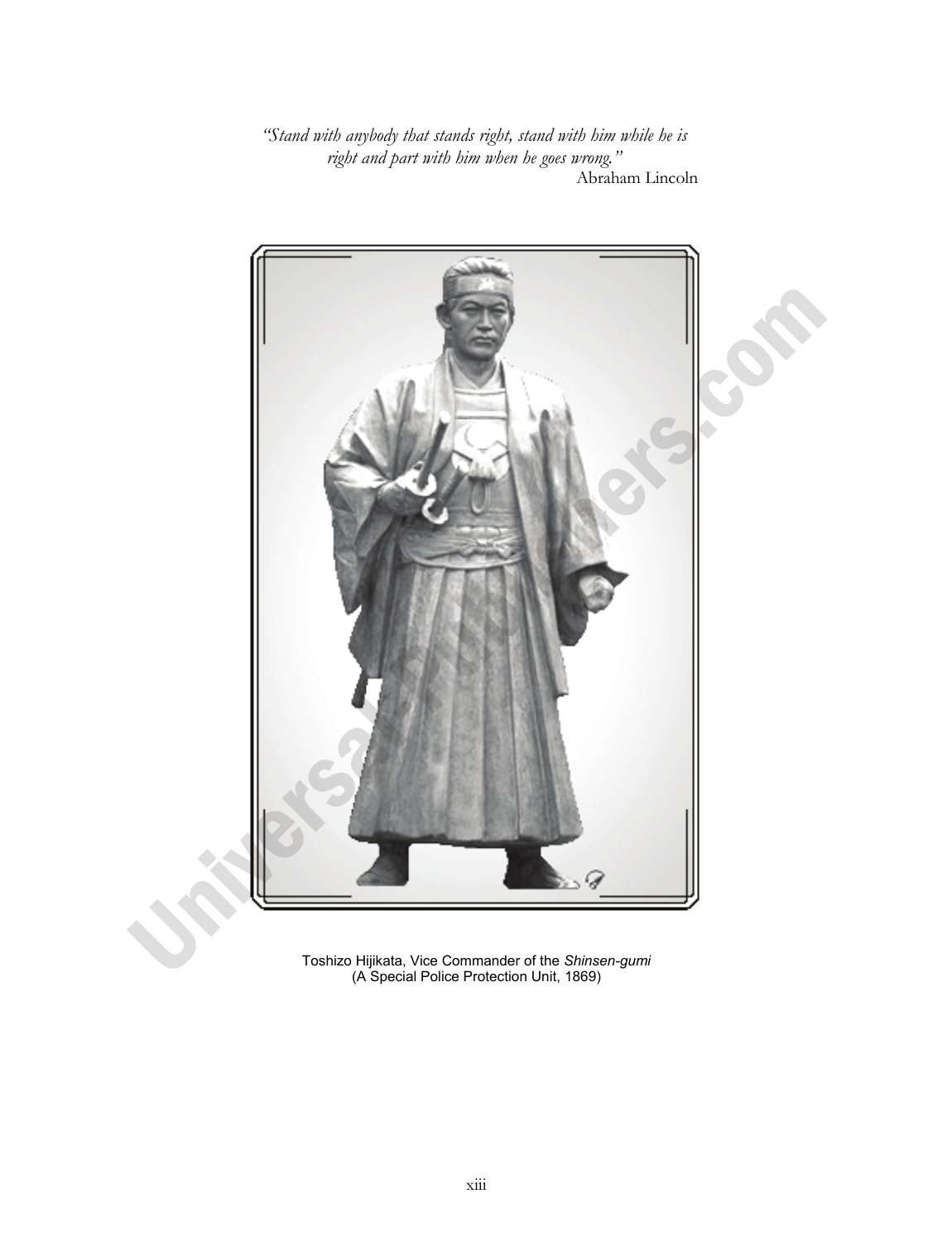*A special thanks is reserved for Jeff Young and Rebekah Galy of Universal Publishers, which professional guidance and expertise helped me through the process of publishing this and my previous book.*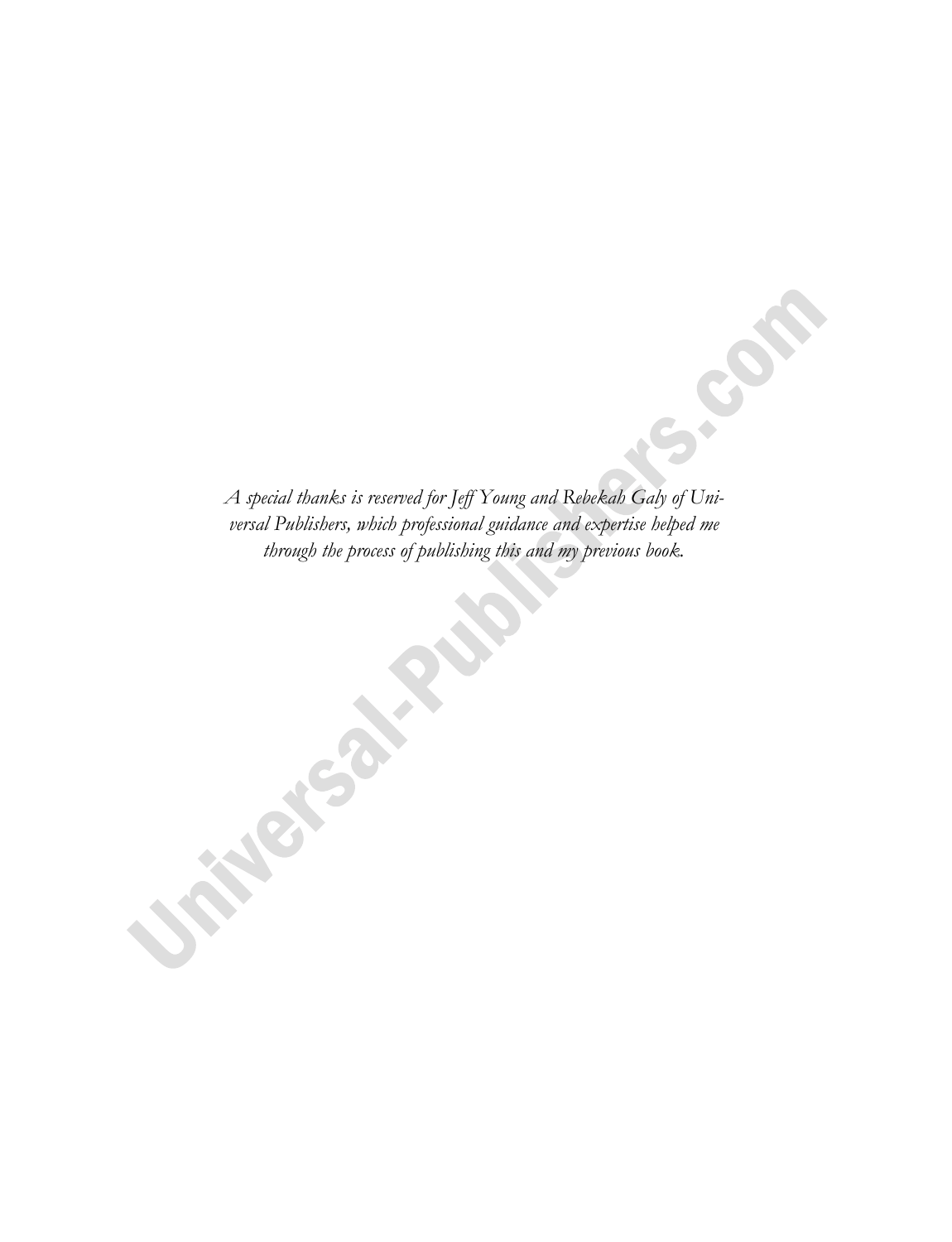*The man who follows the crowd will usually get no further than the crowd. The man who walks alone is likely to find himself in places no one has ever been.*  Alan Ashley-Pitt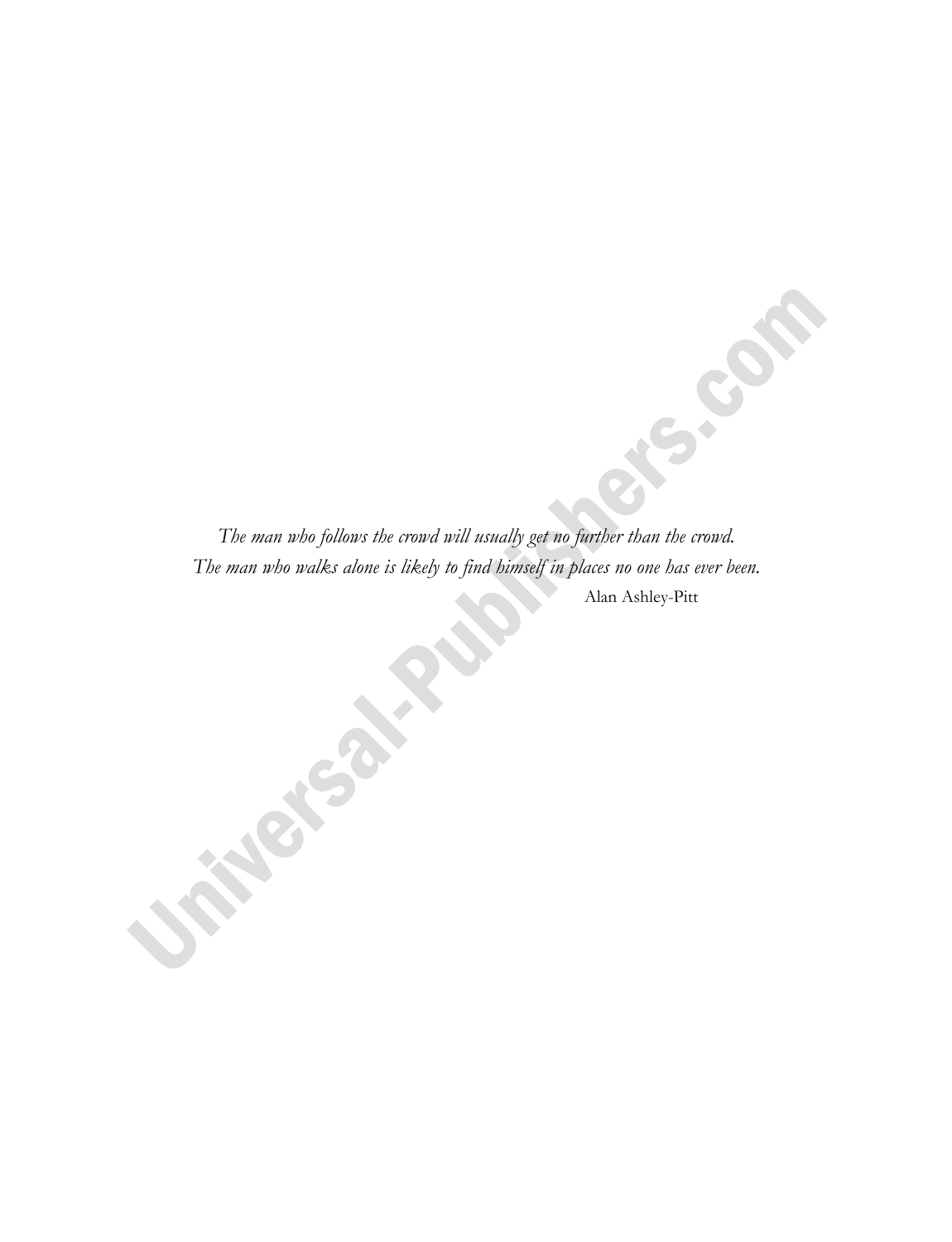

#### **Bu'shi'do**

 *Bushido*–means "Way of the Samurai"–based on the "Seven Virtues". Among the Chinese warriors, it is known as *Wu Shi Dao*-"The Way of the Warrior".

During the 9th and 12th centuries in Japan, the warrior class, known as *samurai*–also called *bushi* (meaning: knight or warrior)–raised from the provinces. They became the ruling class until their decline and later total abolition in 1876 during the *Meiji* Era.

These warriors were men who lived by the *bushido*, a philosophy and guide for the warrior. The samurai were trustworthy and honest, and their loyalty to the emperor and his overlord "*daimyo*" was unique.

They lived frugal lives with no interest in riches and material values, but rather in honor and pride. They were men of true valor, with no fear of death. They would enter any battle, no matter the odds. To die in battle would only bring honor to one's family and one's lord.

This code of honor and moral principles, transferred verbally to each generation of samurai, became the written known form of the Bushido.

An Executive Protection Specialist is a warrior, but much more so a guardian, believing and doing what duty demands; proud of his/her formidable skills, but never takes pleasure out of the resulting consequences.

Throughout history, there have always been people like us, whether Praetorians, Knights Templar, or samurai, who turned into implements of steel and armor, so others would not need to. They were willing to offer their lives so others could live safely. Protection was their watchword–protection their creed.

Using the *bushido* code and the outlined virtues as a reference provides a point for reflection to everybody interested in the profession of Executive Protection Specialist. These virtues are not only of the samurai but form the essence applicable to the conduct of a true *Guardian*.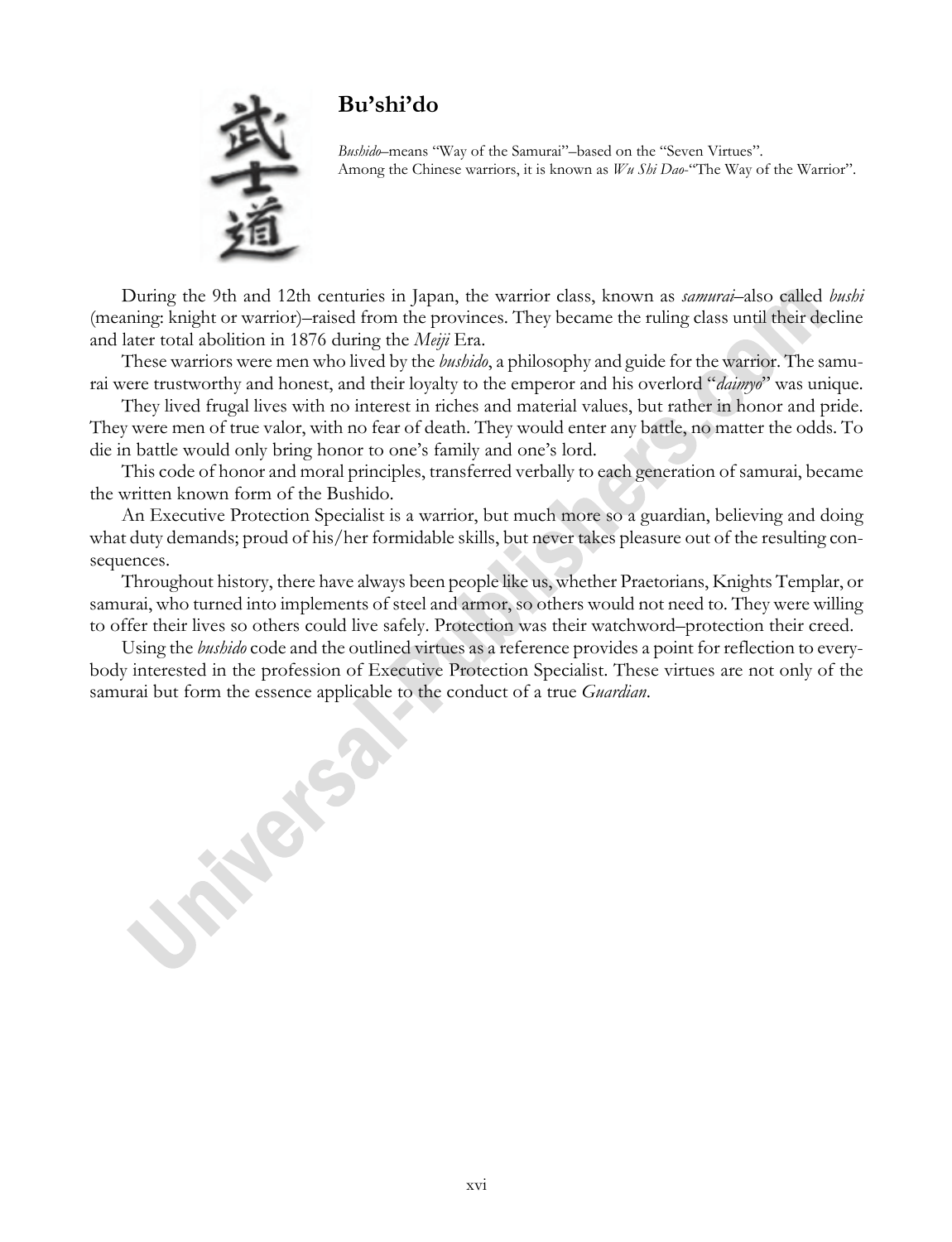### **Jin Compassion**

The meaning suggests that one should aid the poor and care for those in trouble–to develop a sympathetic understanding of people. Through intensive training and hard work, one acquires strength, agility, and sharp senses. You are not as most people; therefore, your power should serve for good. You have compassion. You help your comrades and those in need at every opportunity. If an opportunity does not arise, you reach out to find one.



 **Gi Integrity**

Be honest throughout your dealings with all people. Believe in justice, not from other people, but from you. Honesty, justice, and integrity must become one with your life and actions. This is about making the right move or the right decision, not because it is easy, but to preserve correct ethics and morals. No matter the outcome or result, one does not lose face by applying proper justice.

#### **Chu ugi Loyalty**



These are the Japanese characters for "loyalty"–but they also contain the meaning of "being faithful and true." You should show loyalty to your commander. Warriors are responsible for everything that they have done and everything that they have said, no matter the consequences. They are loyal to all of those in their care. They remain fiercely true to everyone within their responsibility.



#### **Yuu Courage**

It is important to display courage and bravery when facing Death. This does not mean that you should seek out death, but you must be vigilant in trying to ignore idle threats. Do not use courage blindly; be intelligent and wise. Do not hide in a shell like a turtle, but enjoy life smartly and be alert. Risk has to be in a perfect harmonic balance, so seek fulfillment in bravery.

#### **Makoto Honesty and Sincerity**



Be truthful and honest not only to your commander, but also to yourself. When you have sworn to perform an action, it is as good as done. Nothing will stop you from completing what you have said–you have no need to "give your word", nor do you

need to "promise"–because speaking and doing are the same action.

#### **Meiyo Honor**



Honor means: showing great respect for yourself, other people, and the rules by which you live. When you are honorable, you keep your word. You do the right, regardless of what others think or are doing. Honor is a path of integrity. You have only one judge of honor and character, and this is yourself. The decisions you make and the way you carry them out, is a reflection of who you are.



#### **Rei Respect**



We show respect by speaking and acting with courtesy. We treat others with dignity and honor the rules of our family, school, and nation. Respect yourself, and others will respect you. The true strength of a warrior becomes apparent during difficult times.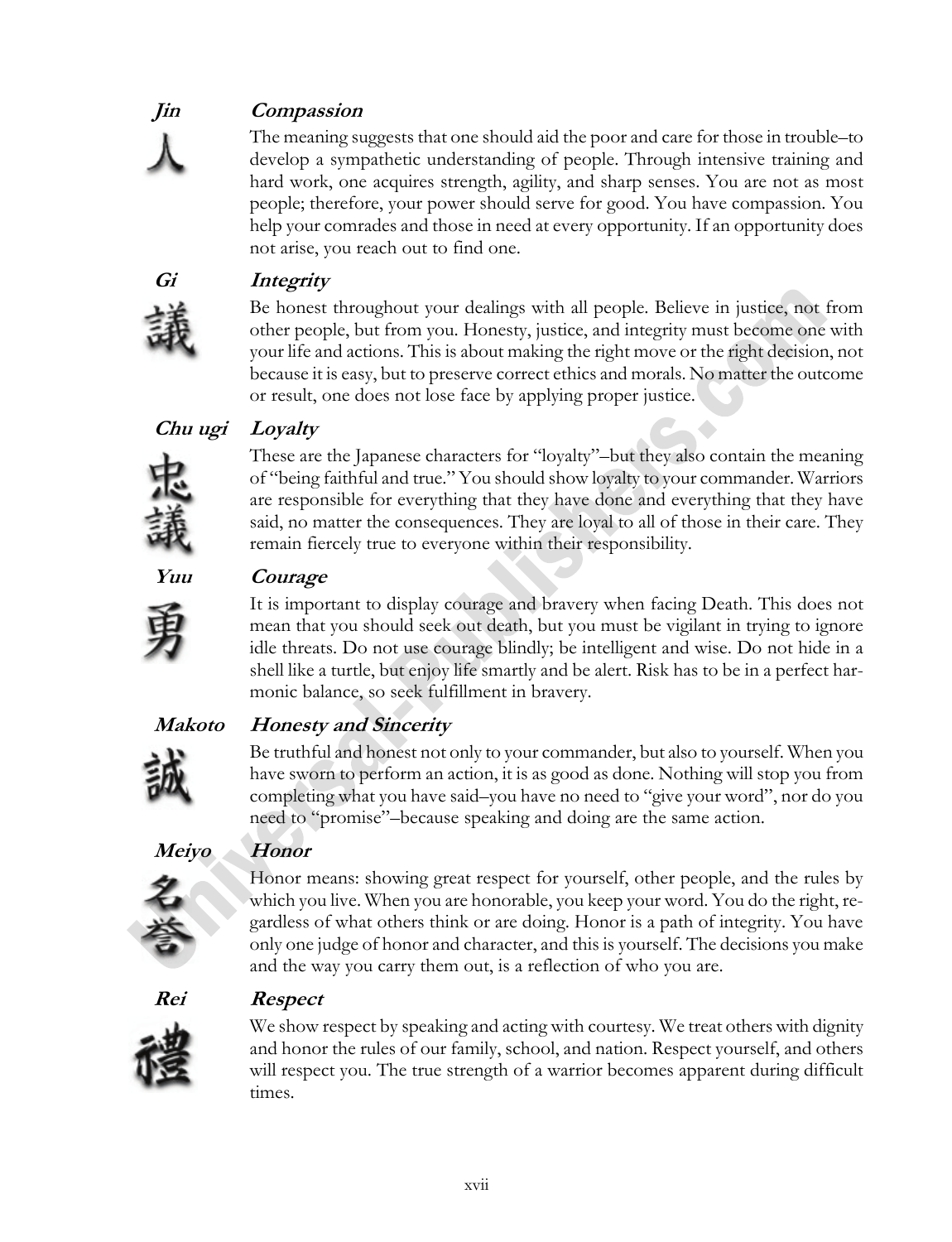

In ancient Japan, a *Ronin* was a samurai who served no master. Regardless, these samurai lived by the code of their kinship. Loyalty, honor, courage, and integrity were not just words, but the path these warriors took throughout their lives. They often hired themselves to needy persons, who were unable to defend their lives and possessions from bandits, thieves, and murderers. Many times these lonely warriors received only food in return for risking their lives.

The most famous Ronin was *Musashi Miyamoto*. He was the original true bodyguard, a wanderer, loner, and arguably the best samurai who ever lived. Musashi was Japan's greatest swordsman, and his bravery and mastery of weapons is legendary, even today. He was one of the famous 47 Ronin.



Musashi Miyamoto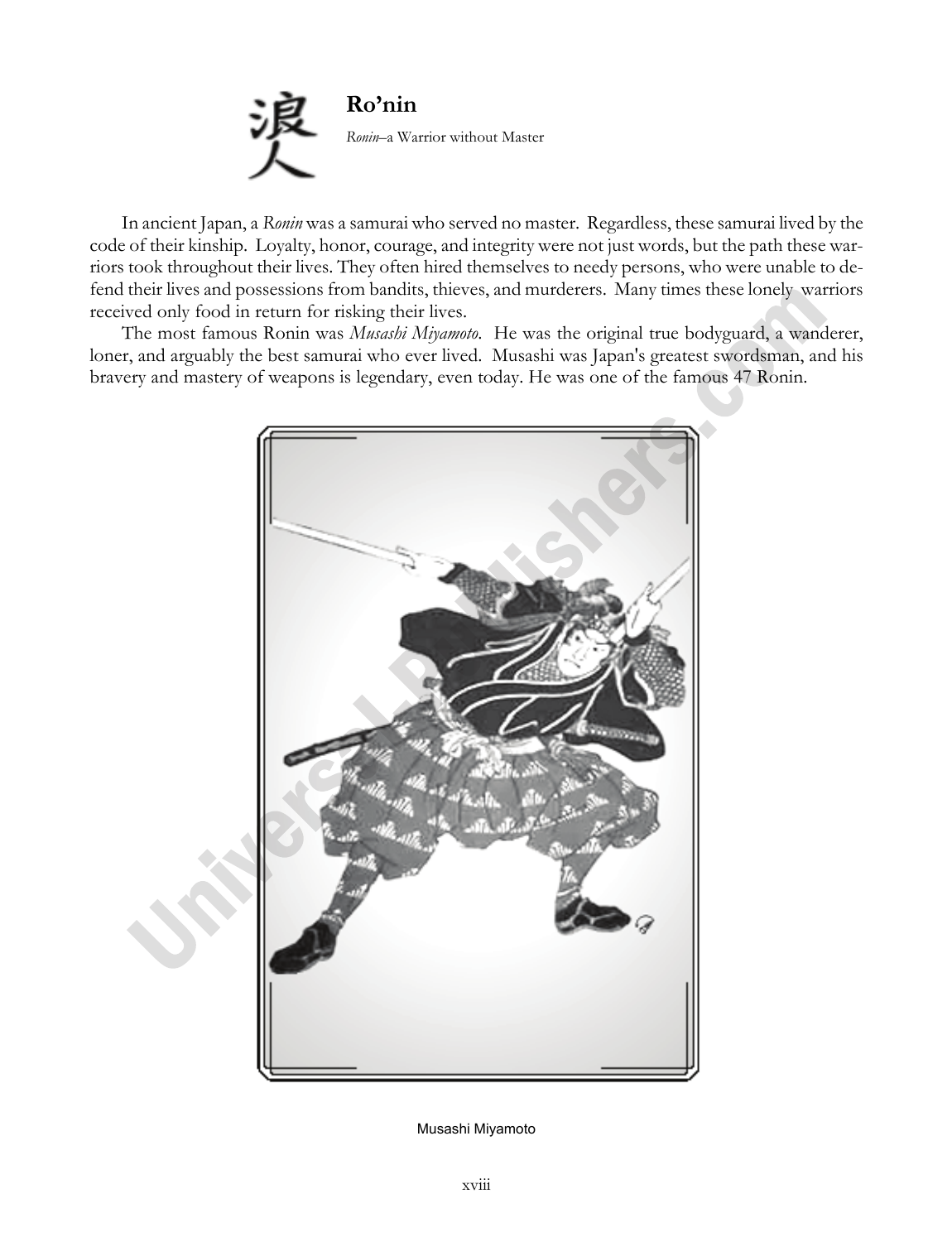For reasons of simplicity, the designation *Executive Protection Officer* will appear abbreviated as EPO.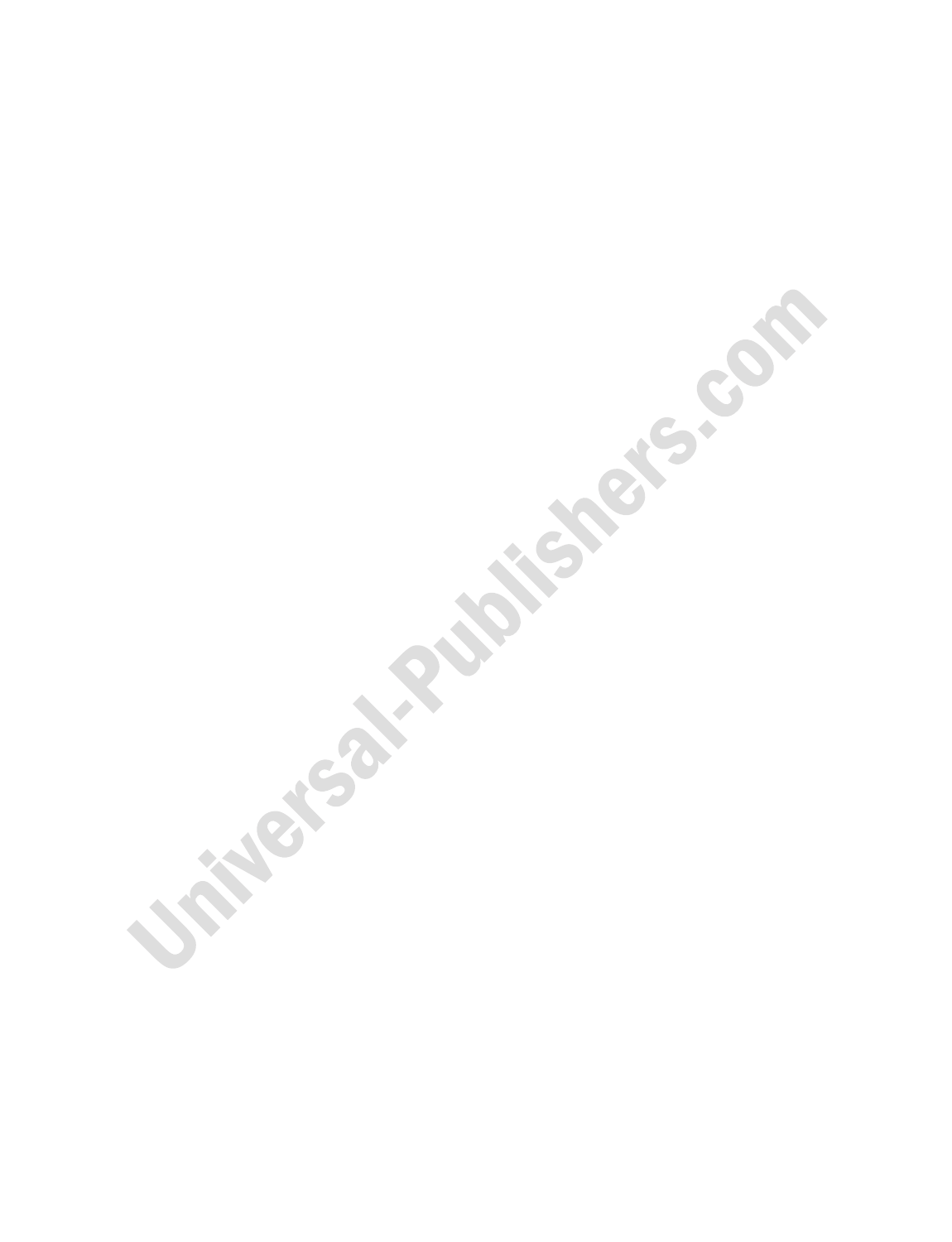Mr. Hunsicker is a Security Enforcement and Personal Protection Specialist with more than 20 years of professional experience in the fields of physical security and close protection; namely threat and risk management, dignitary protection, advisory, and coordination for physical security.

He served as security coordinator and dignitary protection adviser in Asia, European and African countries, and the United States. His assignments included clients of the private and corporate sector, celebrities, governmental entities, and NGOs. He also frequently accepted *pro bono* assignments as consultant to educational and humanitarian entities.

His skills and knowledge gained from specialized military training, such as special operations, expert marksmanship, weapons instructor, Martial art training, and Martial art instructor became enriched by a great field experience. Whether as a team member, team leader, coordinator, or adviser for physical security and dignitary protection, his rich experience permitted him to instruct and to lecture security, intelligence, and risk management related topics at several international institutions.

 Over the years, Mr. Hunsicker played a role in the training, planning, and organization of security enforcement units and training facilities of international, private, and corporate clients.

He was the founder and executive of an international security agency, which later expanded into an institute for international security studies, with a special department for counter-terrorism studies.

He held membership of professional organizations, such as the Airborne Law Enforcement Association and International Counter Terrorism Officers Association. He is actively associated with the International Association of Airport and Seaport Police, the Counter Terrorism Study Unit of ISIS, the German Military Police Association, and the Diplomatic and Executive Protection Officers Association. His affiliation extends to humanitarian organizations, such as UNICEF, UNDP, UNA, the Sovereign Military Hospitaller Order of Malta, the Hereditary Knights Templar of Britannia, and the Royal British Legion, among others.

Mr. Hunsicker is also the author of *Understanding International Counter Terrorism: A Professional's Guide to the Operational Art.*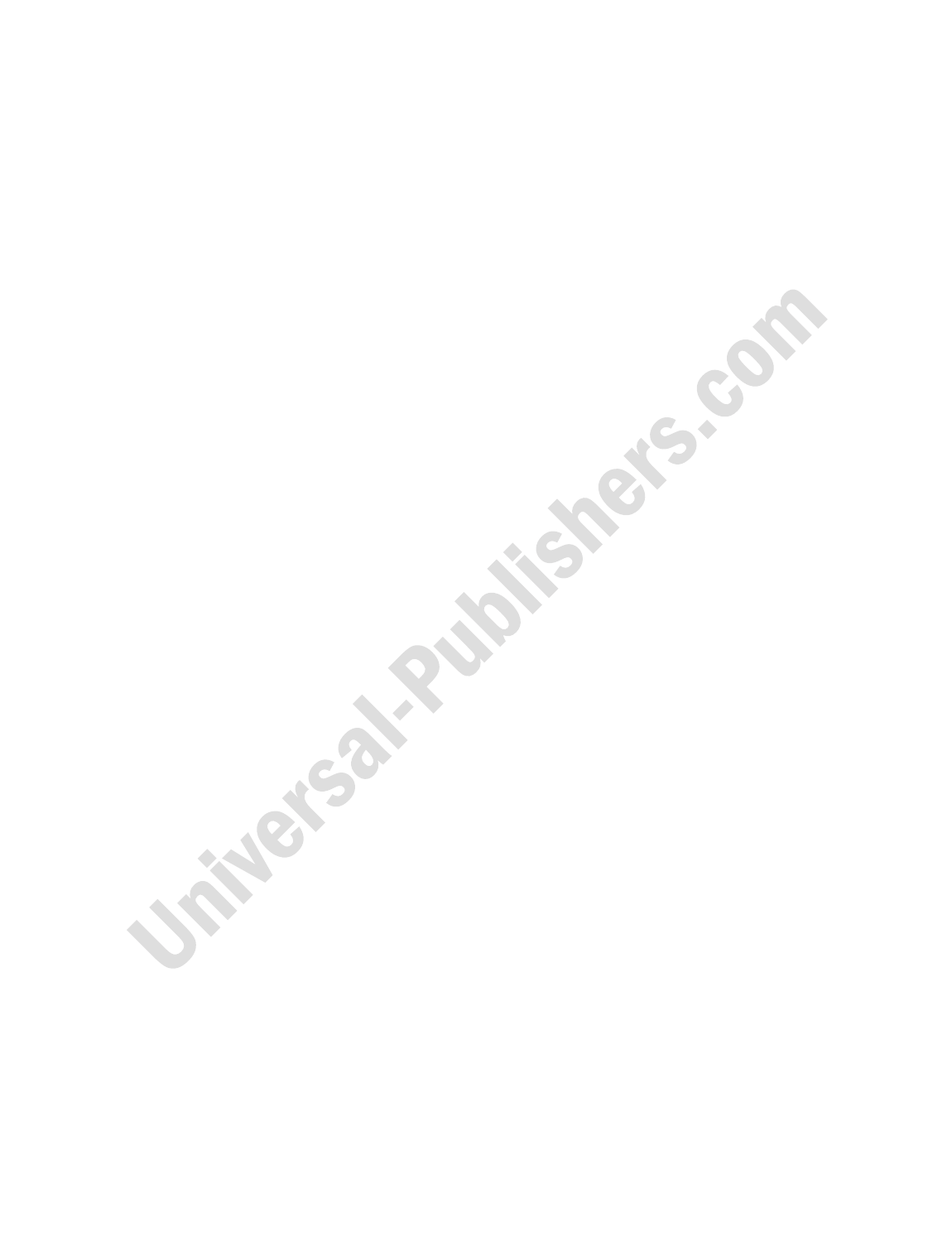This manual contains information collected from training material and results based on and gained throughout my professional experience as Dignitary Protection Adviser and Security Enforcement Expert*.* 

All reference material is quoted and respective sources are indicated. A wide variety of references and sources are listed for further reading.

Written material of this particular subject, personal protection and physical security in general has been excellently carried out by many instructors, professionals, and governmental entities. However, none has offered to the public an in-depth look into the operational aspects of the executive protection specialist.

The number of incidents and crimes carried out by terrorists, criminals, and gangs, such as physical threats, violent attacks, assassinations, kidnapping, and hostage situations are increasing by the minute worldwide. Each incident is a constant and ever-demanding challenge to the law enforcement and the personal security professionals in particular. A detailed but understandable manual for the Executive Protection Officer is a priority and the answer to those challenging situations.

Information about every aspect of executive protection is not only an important part of the professional's training curriculum, but it also plays a vital role for the client, who seeks protection. This manual will provide a clear view of all aspects, not only for the professional, but also for prospect clients. To make sure of this, all available training and study material, individual case studies, and real scenarios, combined with professional experience serve as a foundation for this specialist's manual.

Reasonable efforts have been made to provide reliable data and information, but one can only assume limited responsibility for any changes or the validity of all material because of the rapid path and ever changing patterns in this profession.